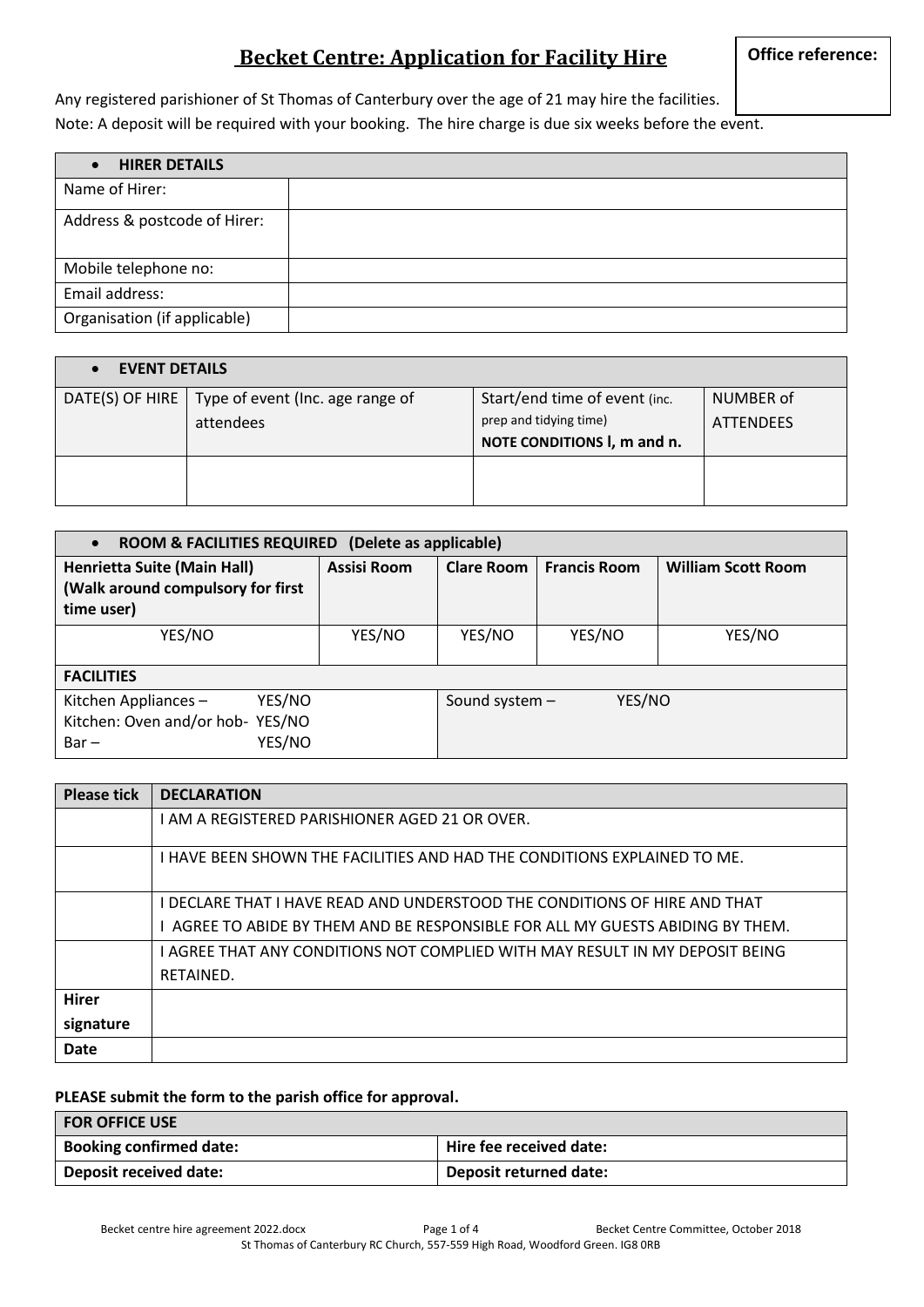# **Becket Centre: Hire Charges and Deposits**

All private and profit-making use of the facilities will be charged at the rates below. Parish activities of pastoral and liturgical as sponsored by the parish priest will incur no charge.

Any parish group charging a membership or attendance/subscription to their users may pay a reduced charge determined by the Becket Centre sub-committee after consultation with the hirer.

Charity events MAY apply to pay a reduced rate of up to 50% at the discretion of the committee.

#### **Schedule of charges per hour**:

| <b>ROOM</b>                 | <b>Monday-Friday</b><br>before 7pm | <b>Monday-Thursday</b><br>7pm-10pm | Weekends:<br>Friday 7pm to Sunday 10pm |
|-----------------------------|------------------------------------|------------------------------------|----------------------------------------|
| Henrietta Suite (main hall) | £20                                | £30                                | £40                                    |
| Any upstairs room           | £10                                | £10                                | £10                                    |

#### **Deposit**

A deposit will be taken from all users of the facilities except those who do not pay a hire charge. A reduced or zero deposit may be levied at the discretion of the Becket Centre Sub-committee.

Please note that the deposit is not intended to cover the cost of any damage or expense incurred by the Hirer. The Hirer is personally liable for any costs arising from misuse of the facilities.

The deposit will assist in ensuring that facilities are used correctly and carefully.

#### **Schedule of Deposits**:

| <b>ROOM</b>       | <b>Monday-Thursday</b><br><b>Monday-Friday</b> |          | Weekends:                        |
|-------------------|------------------------------------------------|----------|----------------------------------|
|                   | before 7pm                                     | 7pm-10pm | <b>Friday 7pm to Sunday 10pm</b> |
| Henrietta Suite   | £60                                            | £60      | £100                             |
| Any upstairs room | £25                                            | £25      | £25                              |

#### **Payments**

Deposits can be paid online with the Reference "Deposit", "Hire" and the date of the event. Account details are:

| Account name   | St Thomas of Canterbury |
|----------------|-------------------------|
| Sort Code      | 60 24 25                |
| Account Number | 41785436                |

Deposits are taken on booking. The usage charges are payable in full 6 weeks before the hire except for fundraisers which may arrange to pay after their event.

Deposits will be repaid 2 weeks after the event or series of events to allow time for any investigation needed.

Any misuse of facilities or failure to adhere to the Conditions of Hire will be investigated and the deposit may be retained at the discretion of the Becket Centre Sub- Committee.

Cancellation charges are noted in the Conditions of Hire.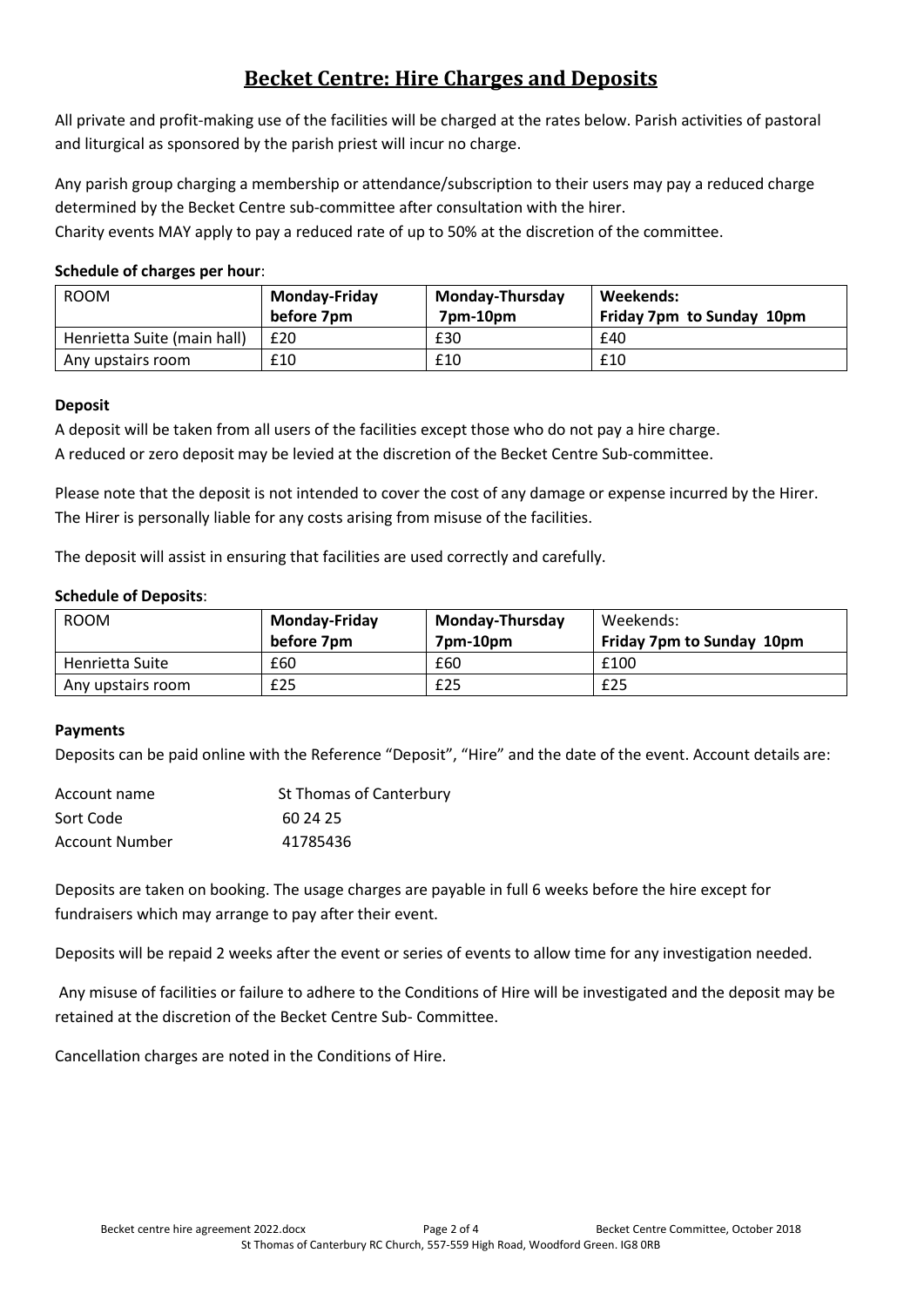# **Becket Centre: Conditions of Hire**

- a) The Becket Centre Committee reserves the right to cancel a booking at any time without compensation. In the very unlikely event a booking is cancelled any booking fees and deposits paid will be reimbursed.
- b) In the event of a hirer cancelling a booking the deposit may be forfeited.
- c) The Hirer must ensure that all necessary insurance and licences are obtained and are available for inspection at the event.
- d) Deliveries may be made earlier on the day of the event at the discretion of the user at the time of delivery as long as they do not disrupt other uses of the Centre. It is advisable to make such arrangements beforehand.
- e) The Hirer is responsible for the behaviour of the guests.
- f) The Hirer must make all guests aware of Fire Exit procedures.
- g) No equipment causing fire or smoke is permitted (safety, and sensitive alarms).
- h) The First Aid box in the corridor to the Church may be used, but all usage and all accidents must be logged in the accompanying accident book.
- i) Hirers and their guests are only allowed within the area specified in their hire application.
- j) All usage of the facilities in the booking, including reception area and toilets, must be controlled by the Hirer, who must guarantee that a responsible and informed adult will be present for the duration of the period of hire.
- k) Young people attending the event must be properly supervised by a sufficient number of competent adults at all times.
- l) Access to the car park will be restricted when there are church services, notably between 17:30 and 19:10 on Saturdays and Sunday mornings.
- m) Consideration must be given to churchgoers, other Becket Centre users, Friars and local residents. Bear in mind that the Friary is home to our Franciscan community. That means that the noise level of the event, both inside and outside the venue, must not be excessive. Also, all persons arriving and leaving the premises must do so quietly **and on time.**
- n) NO event may continue beyond 10pm. The Becket Centre and car park must be vacated as quietly as possible, all tidying up having been completed, by 10:30pm
- o) The Hirer must remain responsible and ensure that all the conditions above are adhered to throughout an event and that they are aware of their duties as listed below. Failure to adhere to any one of these conditions may result in the deposit being forfeited.
- p) The Parish will not (other than for damage, death or injury to their personal possessions caused by the negligence of its officers or servants) be responsible for any loss, damage or injury to the Hirer or any person on the premises in connection with the hire or for any loss, damage or failure of the heating, lighting or other equipment or service.

Any items that are brought on to the premises are done so at the Hirer's own risk.

- q) Hirers and their guests are restricted to using only those parts of the premises and outside areas agreed in their booking.
- r) A strict No Smoking policy is in place for all areas of the building.
- s) No furniture is to be removed from the Henrietta Suite without the written permission of the committee. Any upstairs furniture moved must be returned after use.
- t) Hirers are solely responsible for adherence to all food safety regulations and for the safety of any equipment brought in.